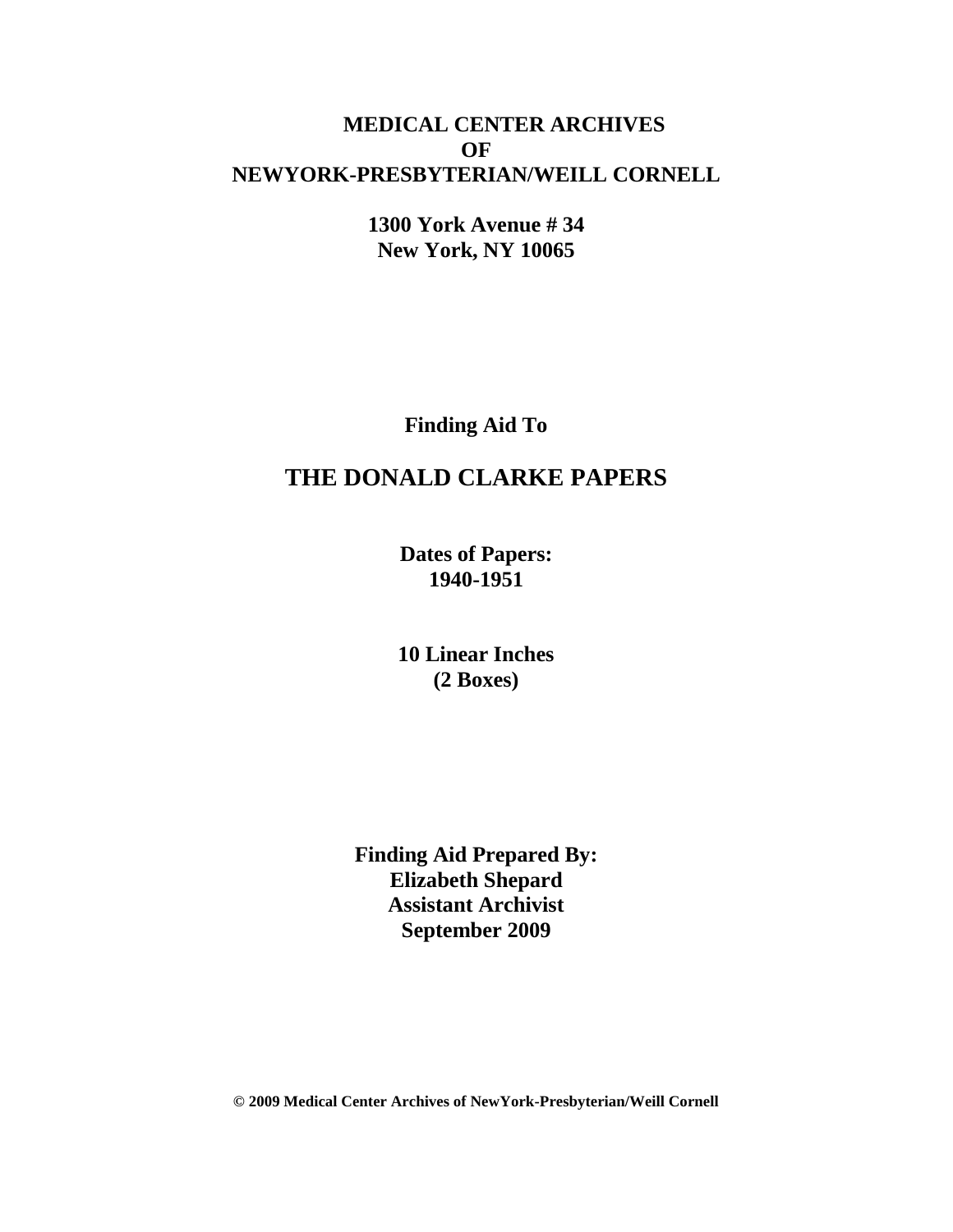## **PROVENANCE:**

These materials were donated by Donald Clarke's daughter, Dolores Clarke Smith on November 19, 2007.

## **ADMINISTRATIVE/BIOGRAPHICAL NOTE:**

Donald Clarke was the Apothecary-in-Chief at New York Hospital from 1937-1949. He was a pioneer in establishing a graduate training program for hospital pharmacists at New York Hospital. The hospital pharmacist internship program began in 1940 and by 1942 two residents were on the Pharmacy staff. In 1948, a new pneumatic system for collecting and delivering orders and improved Pharmacy waiting room and dispensary were developed. The same year, a Committee on Antibiotics was active in writing policies for more efficient handling and better therapeutic use of penicillin and other antibiotics. In addition, he was on the faculty of Cornell University Medical College from 1943-1952. He was an assistant in Pharmacology (Pharmacy), 1943-1944, Research Fellow in Pharmacology, 1945-1951, and Instructor in Pharmacology, 1951-1952. He wrote numerous articles and gave speeches on hospital pharmacy internships, gelatin products, dispensing medical supplies, and hospital pharmacy standards. In additon, he wrote a national formulary in 1946 and a revised edition of the New York Hospital formulary, in 1951.

## **SCOPE AND CONTENT NOTE:**

These papers offered a small glimpse of Donald Clarke's career as a pioneer hospital pharmacist. The collection is divided into two series: correspondence (1948-1951) and Speeches and Publications (1940-1951).

#### **Series I: Correspondence, 1948-1951 (Box 1)**

This series, arranged alphabetically, contains correspondence with colleagues.

#### **Series II: Speeches and Publications, 1940-1951 (Boxes 1-2)**

This series, arranged chronologically, consists of speeches, reprints, and publications on Donald Clarke's research interests in hospital pharmacies.

## **ACCESS RESTRICTIONS:**

## **RELATED MATERIAL:**